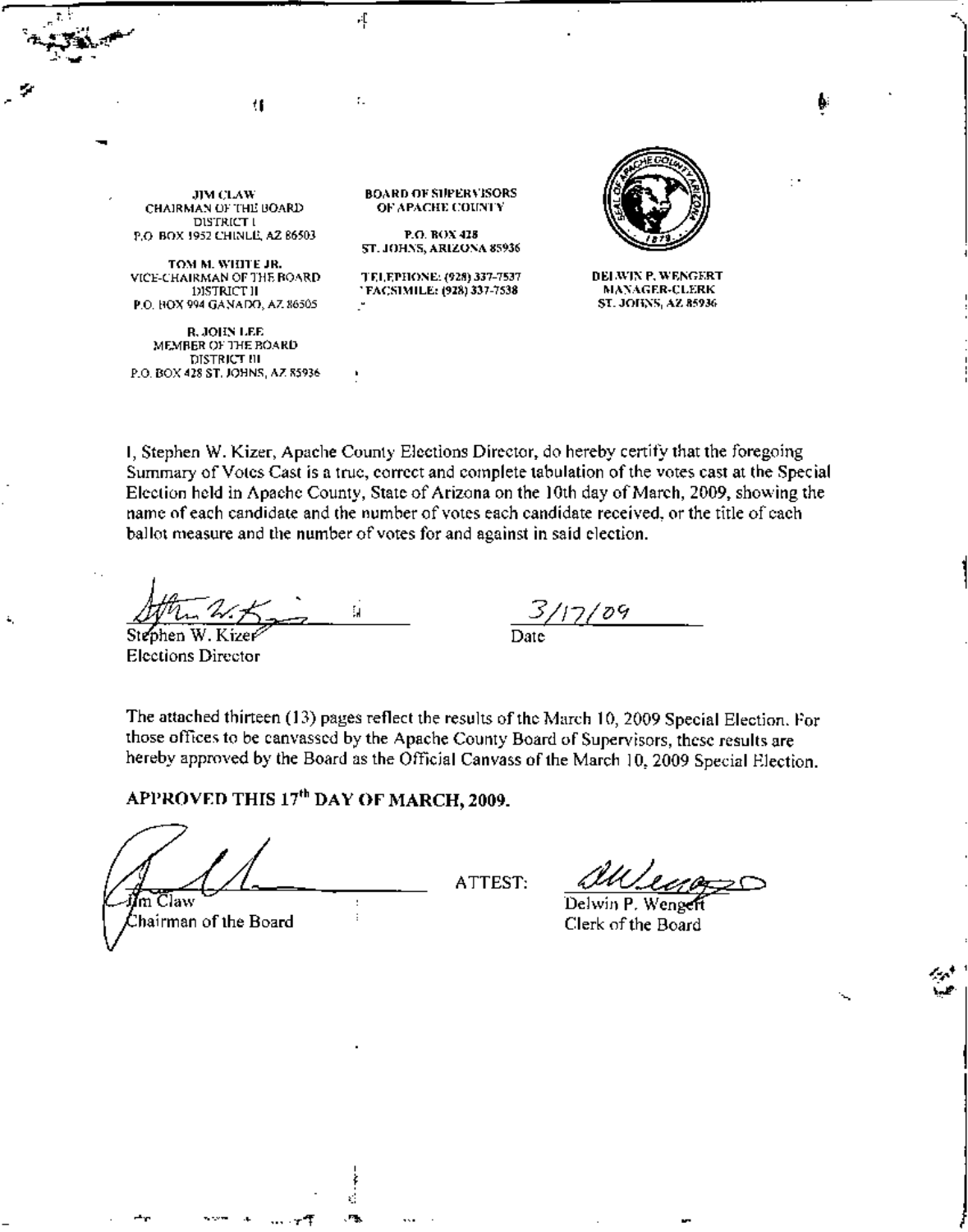| $\sim$                                                                                                                                                                                |                                                                           |                                                                     | Apache County<br>March 10, 2009 Special Election<br>** OFFICIAL CANVASS ** | Date:03/16/09<br>Time:16:31:18<br>Page:1 of 1 |
|---------------------------------------------------------------------------------------------------------------------------------------------------------------------------------------|---------------------------------------------------------------------------|---------------------------------------------------------------------|----------------------------------------------------------------------------|-----------------------------------------------|
| Registered Voters 12446 - Cards Cast 1318                                                                                                                                             | 10.59%                                                                    |                                                                     | Num. Report Precinct 12 - Num. Reporting 12                                | 100.00%                                       |
| City of St. Johns Primary                                                                                                                                                             |                                                                           |                                                                     |                                                                            |                                               |
|                                                                                                                                                                                       | Total                                                                     |                                                                     |                                                                            |                                               |
| Number of Precincts                                                                                                                                                                   |                                                                           |                                                                     |                                                                            |                                               |
| Precincts Reporting                                                                                                                                                                   | 1                                                                         | 100.0%                                                              |                                                                            |                                               |
| <b>Times Counted</b>                                                                                                                                                                  | 416/2063                                                                  | 20.2 %                                                              |                                                                            |                                               |
| <b>Total Votes</b>                                                                                                                                                                    | 1211                                                                      |                                                                     |                                                                            |                                               |
| ASHTON, RYAN                                                                                                                                                                          | 296                                                                       | 24.44%                                                              |                                                                            |                                               |
| HAUSER, KAY                                                                                                                                                                           | 180                                                                       | 14.86%                                                              |                                                                            |                                               |
| NIELSEN, FREDERICK                                                                                                                                                                    | 308                                                                       | 25.43%                                                              |                                                                            |                                               |
| OVERSON JR., ROSS W.                                                                                                                                                                  | 173                                                                       | 14.29%                                                              |                                                                            |                                               |
| HANCOCK, PETE                                                                                                                                                                         | 234                                                                       | 19.32%                                                              |                                                                            |                                               |
| Write-in Votes                                                                                                                                                                        | 20                                                                        | 1.65%                                                               |                                                                            |                                               |
| Number of Precincts<br>Precincts Reporting<br><b>Times Counted</b><br>Total Votes<br>BEASLEY, PAUL<br><b>BURKEWITZ, JAMES</b><br><b>ICKES, REX</b><br>YORK, FRANCES<br>Write-in Votes | <b>Total</b><br>6<br>6<br>251/3660<br>574<br>164<br>169<br>91<br>144<br>6 | 100.0 %<br>6.9 % N<br>28.57%<br>29.44%<br>15.85%<br>25.09%<br>1.05% |                                                                            |                                               |
| Window Rock USD Bond                                                                                                                                                                  |                                                                           |                                                                     |                                                                            |                                               |
|                                                                                                                                                                                       |                                                                           |                                                                     |                                                                            |                                               |
| Number of Precincts                                                                                                                                                                   | Total                                                                     |                                                                     |                                                                            |                                               |
|                                                                                                                                                                                       | 6                                                                         |                                                                     |                                                                            |                                               |
| Precincts Reporting<br><b>Times Counted</b>                                                                                                                                           | 6                                                                         | $100.0 \%$                                                          |                                                                            |                                               |
|                                                                                                                                                                                       | 651/6723                                                                  | 9.7%                                                                |                                                                            |                                               |
| Total Votes                                                                                                                                                                           | 649                                                                       |                                                                     |                                                                            |                                               |
| BOND APPROVAL, YES                                                                                                                                                                    | 609                                                                       | 93.84%                                                              |                                                                            |                                               |
| NO                                                                                                                                                                                    | 40                                                                        | 6.16%排                                                              |                                                                            |                                               |

Τ

Τ

i,

 $\epsilon_{\rm{eff}}\tau_{\rm{eff}}^{\rm{c}}$ 

τ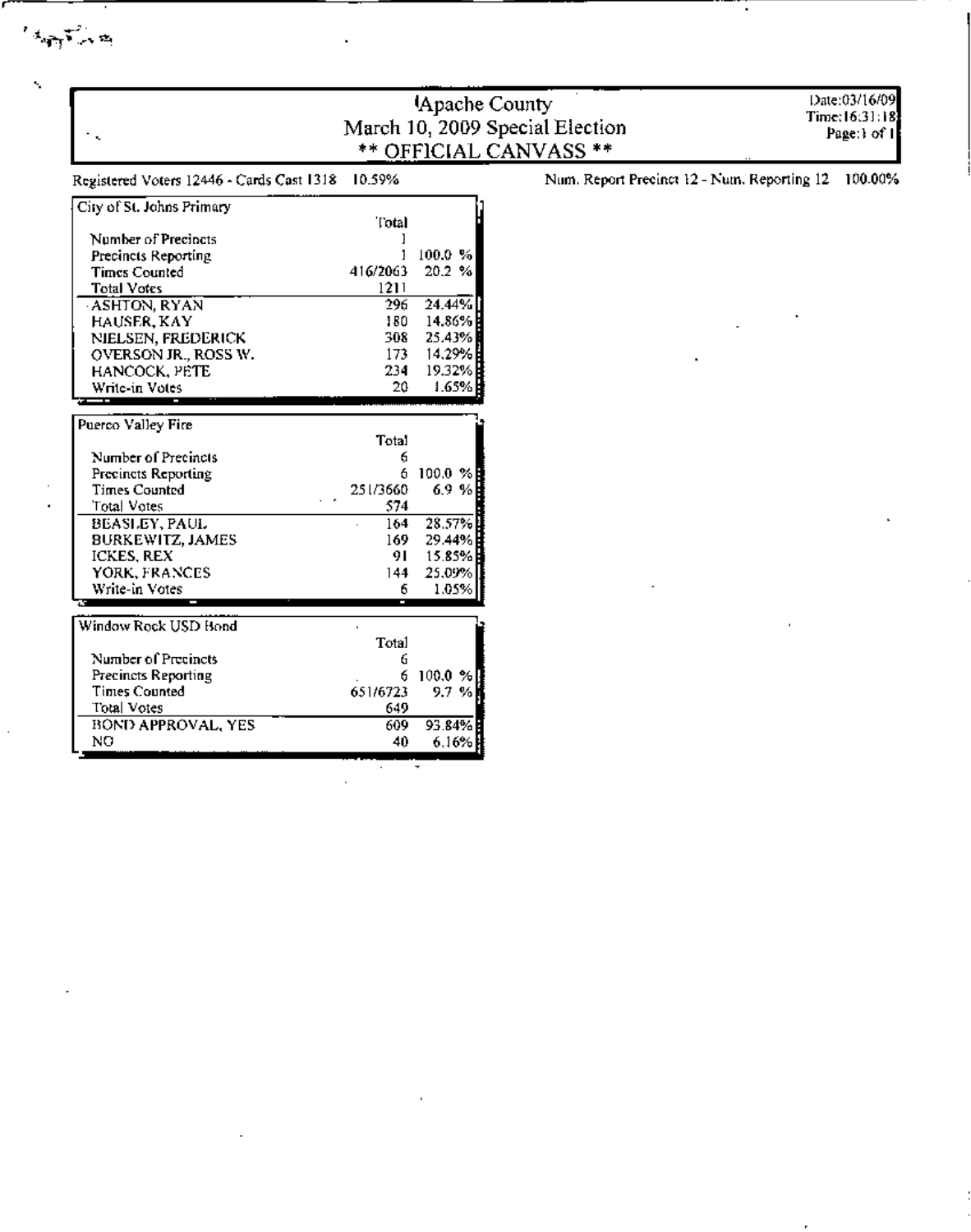| ar Till<br>\$<br>÷, |  |  |  |  |
|---------------------|--|--|--|--|
|---------------------|--|--|--|--|

. .

|                                    |                           |                           |                 | Apache Côunty                   | Date:03/16/09  |
|------------------------------------|---------------------------|---------------------------|-----------------|---------------------------------|----------------|
|                                    |                           |                           |                 |                                 | Time: 16:31:58 |
| ٠.                                 |                           |                           |                 | March 10, 2009 Special Election | Page:1 of 12   |
|                                    |                           |                           |                 | ** OFFICIAL CANVASS **          |                |
|                                    |                           | <b>JURN OUT</b>           |                 |                                 |                |
|                                    |                           |                           |                 |                                 |                |
|                                    | ţ.                        |                           |                 |                                 |                |
|                                    | Reg. Voters               | Cards Cast<br>×.          | Tumout          |                                 |                |
|                                    |                           |                           |                 |                                 |                |
| Jurisdiction Wide                  |                           |                           |                 |                                 |                |
| 12 - Coronado .61 - St. Johns      |                           |                           |                 |                                 |                |
| Polling                            | 2063                      | 198                       | 9.60%           |                                 |                |
| Farly<br>Provisional               | 2063<br>2063              | 214<br>4                  | 10.37%<br>0.19% |                                 |                |
| Total                              | 2063                      | 416                       | 20.16%          |                                 | ×,             |
| 19 - Ft. Defiance                  |                           |                           |                 |                                 |                |
| Polling<br>Farly                   | 2743<br>2743              | 143<br>151                | 5.21%<br>5.50%  |                                 |                |
| Provisional                        | 2743                      | 4                         | 0.15%           |                                 |                |
| Total<br>27 - Houck                | 2743                      | 298                       | 10.86%          |                                 |                |
| Polling                            | 909                       | 28                        | 3.08%           |                                 |                |
| Early.                             | 909                       | 40                        | 4.40%           |                                 |                |
| Provisional<br>Total               | 909<br>909                | 0<br>68                   | 0.00%<br>7.48%  |                                 |                |
| 29 - Kinlicheel                    |                           |                           |                 |                                 |                |
| Polling                            | 52                        | ı.                        | 1,92%           |                                 |                |
| Farly<br>Provisional               | 52<br>$\frac{1}{2}$       | 4<br>0                    | 7.69%<br>0.00%  |                                 |                |
| Total                              | $\overline{52}$           | 5                         | 9.62%           |                                 |                |
| 31 - Klagetoh                      |                           |                           |                 |                                 |                |
| Polling<br>Early                   | 66<br>66                  | 2<br>2                    | 3.03%<br>3.03%  |                                 |                |
| Provisional                        | 66                        | 0                         | 0.00%           |                                 |                |
| Total<br>35 - Lupton               | 66                        | $\overline{4}$            | 6.06%           |                                 |                |
| Polling                            | 617                       | 29                        | 4.70%           |                                 |                |
| Early                              | 617                       | 17                        | 2.76%           |                                 |                |
| Provisional<br>Total               | 617<br>617                | 2<br>48                   | 0,32%<br>7.78%  |                                 |                |
| 46 - Oak Springs                   |                           |                           |                 |                                 |                |
| Polling                            | 469                       | 29                        | 6.18%           |                                 |                |
| Early<br>Provisional               | 469<br>469                | 15<br>л                   | 3.20%<br>0.21%  |                                 |                |
| Total                              | 469                       | 45                        | 9.59%           |                                 |                |
| 48 - Puerco East .49 - Puerco West |                           |                           |                 |                                 |                |
| Polling<br>Early                   | 1317                      | 28<br>57                  | 2.13%<br>4,33%  |                                 |                |
| <b>Provisional</b>                 | $\frac{1317}{1317}$<br>Д4 | $\mathbf 0$               | 0.00%           |                                 |                |
| Total<br>65 - 51 Michaels          | 1317                      | Ts                        | 6.45%           |                                 |                |
| Polling                            | 1542                      | ŞI.                       | 3.31%           |                                 |                |
| <b>Barly</b>                       | 1542<br>e,                | 47                        | 3.05%           |                                 |                |
| Provisional<br>Total               | 1542<br>1542              | $\ddot{\mathbf{0}}$<br>98 | 0.00%<br>6.36%  |                                 |                |
| 67 - Sawmill                       |                           |                           |                 |                                 |                |
| Polling                            | 535                       | 32                        | 5.98%           |                                 |                |
| Early<br>Provisional               | 535<br><u>535</u>         | 44<br>7                   | B.22%<br>1.31%  |                                 |                |
| Total                              | $* 535$                   | 83                        | 15.51%          |                                 |                |
| 86 - Wide Ruins<br>Polling         |                           |                           |                 |                                 |                |
| Early                              | 675<br>675                | 24<br>Ţð.                 | 3.56%<br>2,81%  |                                 |                |
| Provisional                        | 675                       | 0                         | 0.00%           |                                 |                |
| Total<br>88 - Window Rock          | 675                       | ,43                       | 6.37%           |                                 |                |
| Polling                            | 1458                      | 63                        | 4.32%           |                                 |                |
| <b>Farly</b>                       | 1458                      | 60                        | 4.12%           |                                 |                |
| Provisional<br>Total               | 1458<br>1458              | 2<br>125                  | 0.14%<br>8.57%  |                                 |                |
| Total                              |                           |                           |                 |                                 |                |
| Polling                            | 12446                     | 628                       | 5,05%           |                                 |                |

 $\mathbf{u}$ 

 $\cdot$ 

 $\cdot$ 

 $\cdot$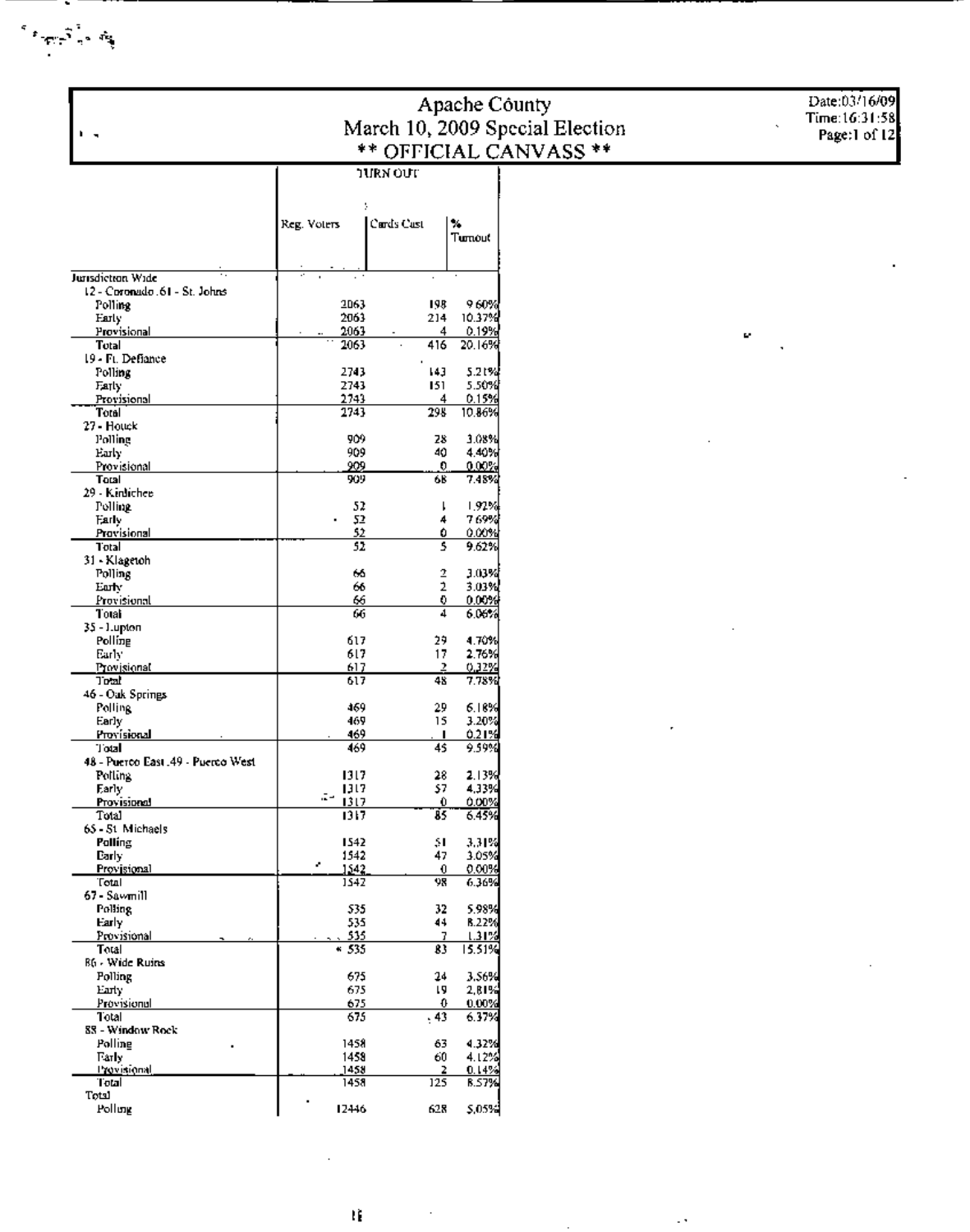$\epsilon_{\rm c} = \frac{1}{\sqrt{2}} \sqrt{2} \sqrt{2} \sqrt{2} \frac{1}{\sqrt{2}}$ 

ä,

H,

 $\ddot{\phantom{0}}$ 

| ۰.                                   | Apache County<br>March 10, 2009 Special Election<br>** OFFICIAL CANVASS ** | Date:03/16/09<br>Time:16:31:58<br>Page: 2 of 12 |
|--------------------------------------|----------------------------------------------------------------------------|-------------------------------------------------|
|                                      | <b>TURN OUT</b><br>1%<br>: l Cards Cast<br>Reg Voters<br>Turnout           |                                                 |
| Early<br><b>Provisional</b><br>Total | 5304<br>670<br>12446<br>0.16%<br>12446<br>20.<br>10.59%<br>1318<br>12446   |                                                 |

 $\mathcal{F}^{\mathcal{A}}_{\mathcal{A}}$ 

 $\blacksquare$ 

 $\bar{\nu}$  $\sim 14$ 

 $\mathcal{A}$ 

 $\ddot{\phantom{0}}$ 

Ŷ,

 $\ddot{\phantom{a}}$ 

Ŷ,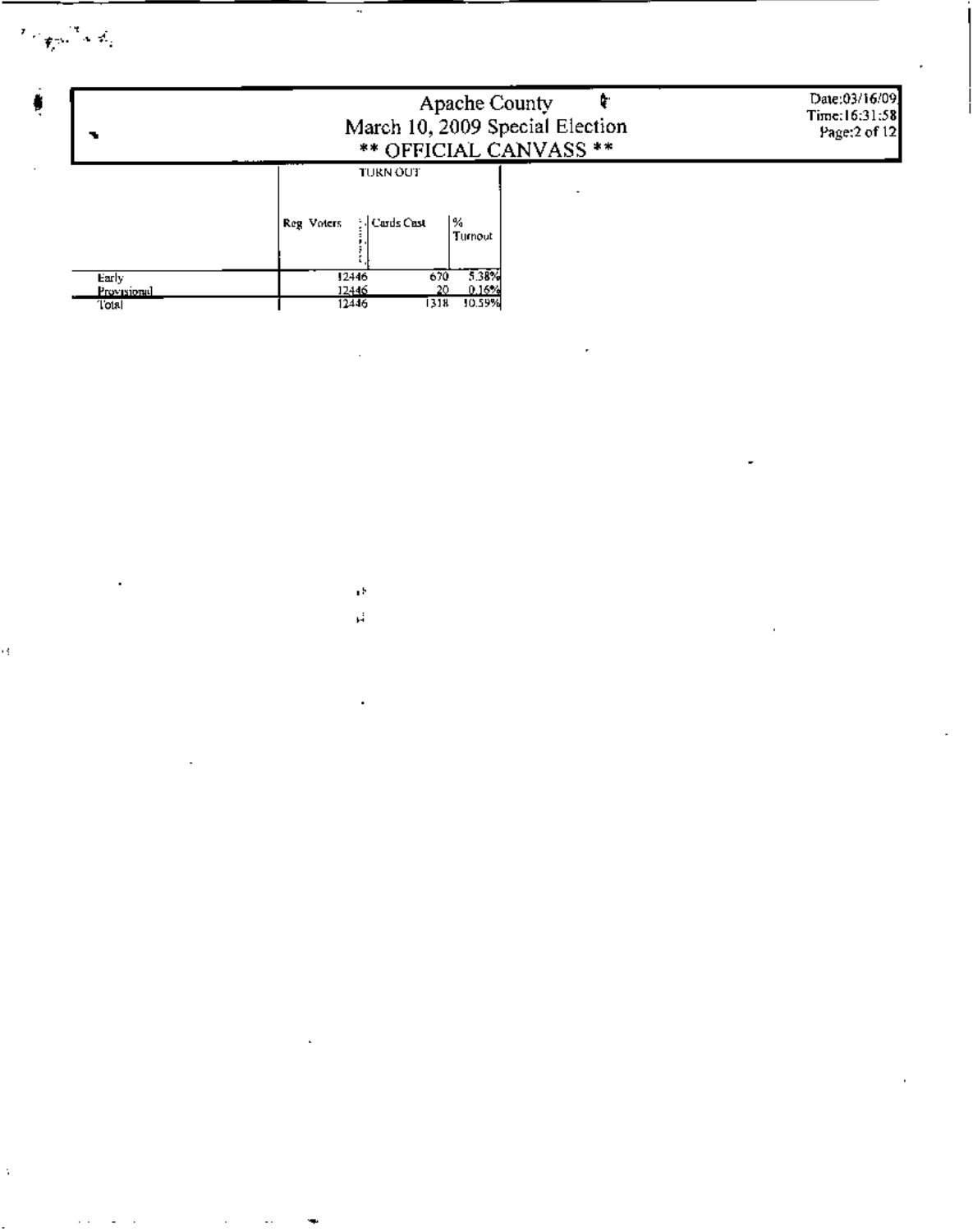|                                   |                          | $\ddot{\bullet}$         |                                 |                           |                          |             |                         |                  |                                |
|-----------------------------------|--------------------------|--------------------------|---------------------------------|---------------------------|--------------------------|-------------|-------------------------|------------------|--------------------------------|
| ķ                                 |                          |                          | Apache County                   |                           |                          |             |                         |                  | Date:03/16/09<br>Time:16:31:58 |
|                                   |                          |                          | March 10, 2009 Special Election |                           |                          |             |                         |                  | Page:3 of 12.                  |
|                                   |                          |                          | ** OFFICIAL CANVASS **          |                           |                          |             |                         |                  |                                |
|                                   |                          | $\blacksquare$           |                                 | City of St. Johns Primary |                          |             |                         |                  |                                |
|                                   |                          |                          |                                 |                           |                          |             |                         |                  |                                |
|                                   | Reg. Voters              | Times                    | Total Votes                     | ASHTON, RYAN              |                          | HAUSER, KAY |                         | NIELSEN,         |                                |
|                                   |                          | Counted                  |                                 |                           |                          |             |                         | <b>FREDERICK</b> |                                |
| Jurisdiction Wide                 |                          |                          |                                 |                           |                          |             |                         |                  |                                |
| 12 - Coronado .61 - St. Johns     |                          |                          |                                 |                           |                          |             |                         |                  |                                |
| Polling<br>Early                  | 2063<br>2063             | 198<br>214               | 584<br>612                      |                           | 142 24.32%<br>150 24 51% |             | 70 11,99%<br>106 17.32% |                  | 143 24 49%<br>162 2647%        |
| Provisional                       | 2063                     | 4                        | 15                              |                           | 4 26 67%                 |             | 4 26.67%                |                  | $3 - 2000%$                    |
| Total<br>19 - Ft. Defiance        | 2063                     | 416                      | 21                              |                           | 296 24.44%               |             | 180 14.86%              |                  | 308 25.43%                     |
| · Polling                         |                          |                          |                                 |                           |                          |             |                         |                  |                                |
| Early<br>Provisional              |                          | ÷.                       |                                 |                           |                          |             |                         |                  |                                |
| Total                             |                          | ÷,<br>۰                  | $\blacksquare$                  |                           | $\overline{a}$           |             |                         |                  |                                |
| $27 -$ Houck $\ldots$             |                          |                          |                                 |                           |                          |             |                         |                  |                                |
| Polling<br>Early                  |                          |                          |                                 |                           |                          |             |                         |                  |                                |
| <b>Provisional</b>                |                          |                          |                                 |                           |                          |             |                         |                  |                                |
| Total<br>29 - Kinlicher           |                          | ×.                       |                                 |                           |                          |             |                         |                  |                                |
| Polling                           |                          |                          |                                 |                           |                          |             |                         |                  |                                |
| Early<br>Provisional              | L                        |                          |                                 |                           |                          |             |                         |                  |                                |
| Total                             |                          | $\blacksquare$           |                                 |                           | $\overline{\phantom{a}}$ |             |                         |                  |                                |
| 31 - Klagetoh<br>Polling          |                          |                          |                                 |                           |                          |             |                         |                  |                                |
| Enrly                             |                          |                          |                                 |                           |                          |             |                         |                  |                                |
| Provisional                       |                          |                          |                                 |                           |                          |             |                         |                  |                                |
| Total<br>35 - Lupton              |                          |                          |                                 |                           |                          |             | ÷.                      |                  |                                |
| Polling                           |                          |                          |                                 |                           |                          |             |                         |                  |                                |
| Early<br><b>Provisional</b>       |                          |                          |                                 | ٠                         |                          |             |                         |                  |                                |
| Total                             | ٠                        | $\overline{\phantom{a}}$ |                                 |                           |                          |             |                         |                  |                                |
| 46 - Oak Springs<br>Polling       |                          |                          |                                 |                           |                          |             |                         |                  |                                |
| Early                             | Ì                        |                          |                                 |                           |                          |             |                         |                  |                                |
| Provisional<br>Total              |                          | $\sim$ 5                 |                                 |                           |                          |             |                         |                  |                                |
| 48 - Puerco East 49 - Puerco West |                          |                          |                                 |                           |                          |             |                         |                  |                                |
| Polling                           | $\overline{\phantom{0}}$ |                          |                                 |                           | $\overline{\phantom{a}}$ | ۰.          | ٠                       | -                |                                |
| Esrly<br>Provisional              | $\overline{\phantom{a}}$ |                          | ٠<br>٠.                         |                           |                          |             | $\overline{a}$          |                  |                                |
| Total                             |                          |                          |                                 |                           |                          |             |                         |                  |                                |
| 65 - St. Michaels<br>Polling      |                          |                          |                                 |                           |                          |             |                         |                  |                                |
| Early                             |                          |                          |                                 |                           |                          |             |                         |                  |                                |
| Provisional<br>Total              | ٠                        |                          | $\overline{a}$                  |                           | ٠                        |             |                         |                  |                                |
| 67 - Sawmill                      |                          |                          |                                 |                           |                          |             |                         |                  |                                |
| Polling<br>Larly <sup>1</sup>     |                          | Ŀ.                       |                                 |                           |                          |             |                         |                  |                                |
| Provisional                       |                          |                          |                                 |                           |                          |             |                         |                  |                                |
| Total<br>86 - Wide Ruins          | ٠                        |                          |                                 |                           | $\overline{a}$           |             |                         |                  |                                |
| Polling                           |                          |                          | ٠                               |                           |                          |             |                         |                  |                                |
| Early                             |                          |                          |                                 |                           |                          |             |                         |                  |                                |
| Provisional<br>Total :            | $\overline{\phantom{a}}$ |                          |                                 |                           |                          |             |                         |                  |                                |
| 88 - Window Rock                  |                          |                          |                                 |                           |                          |             |                         |                  |                                |
| Polling<br>Farly                  |                          |                          | $\overline{a}$                  |                           |                          |             |                         |                  |                                |
| Provisional                       |                          |                          |                                 |                           |                          |             |                         |                  |                                |
| Total                             |                          | t,                       |                                 |                           |                          |             |                         |                  |                                |
| Total                             |                          |                          |                                 |                           |                          |             |                         |                  |                                |

 $\mathcal{A}_{\mathbf{I}}$ 

 $\left(\begin{smallmatrix} \mathcal{T}_{\mathcal{T}_{\mathcal{A}_{\mathcal{A}_{\mathcal{A}}}}} & \mathcal{T}_{\mathcal{A}_{\mathcal{A}_{\mathcal{A}}}} \\ \mathcal{T}_{\mathcal{A}_{\mathcal{A}_{\mathcal{A}}}} & \mathcal{T}_{\mathcal{A}_{\mathcal{A}_{\mathcal{A}}}} \end{smallmatrix}\right)$ 

 $\zeta^{\rm c}$ 

 $\epsilon=0.0$ 

 $\epsilon$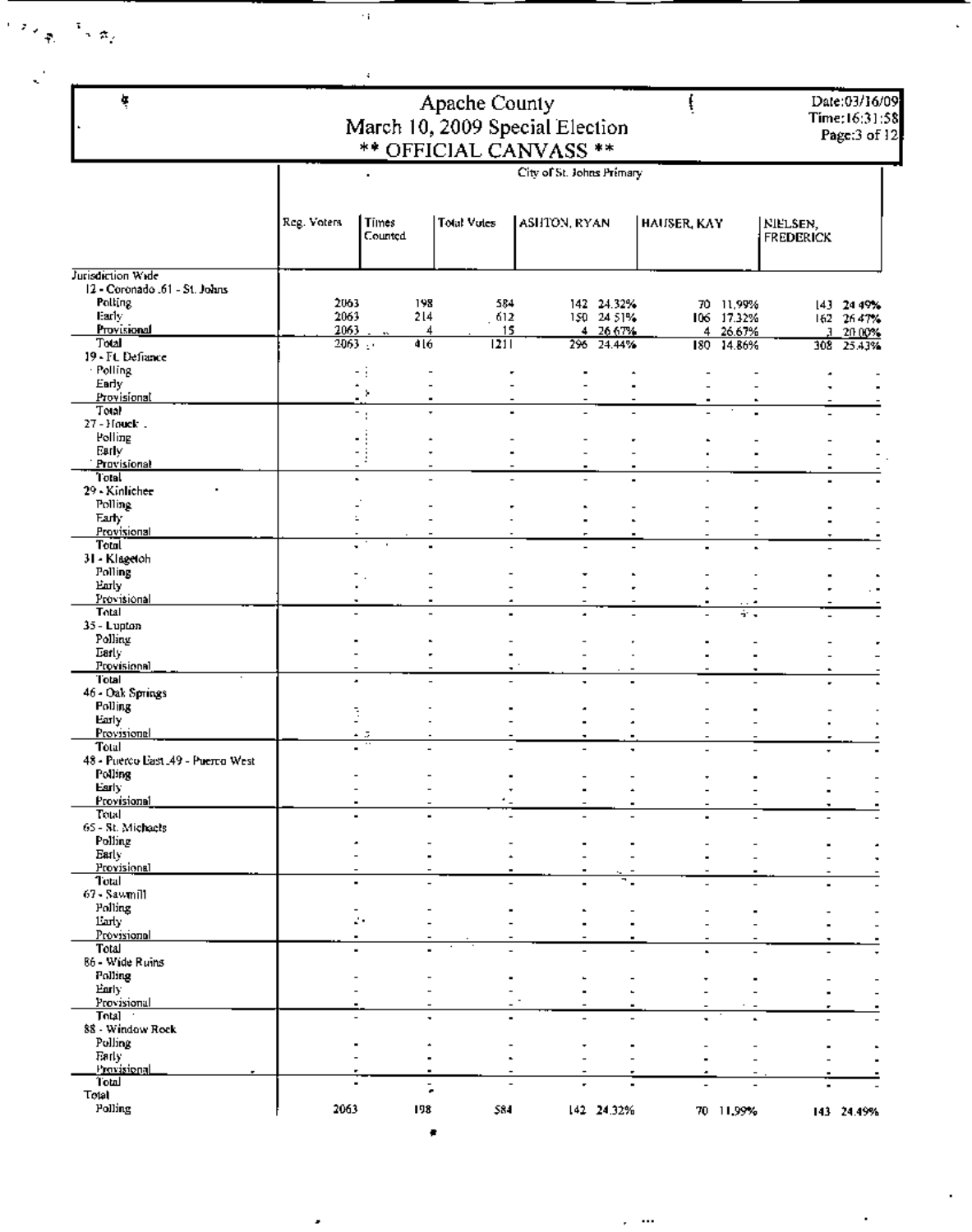$\mathcal{F}_{\mathcal{F}_{\mathcal{B}_{\mathcal{B}}}}$  ,  $\mathcal{F}_{\mathcal{B}}$  ,



计语法计算

İ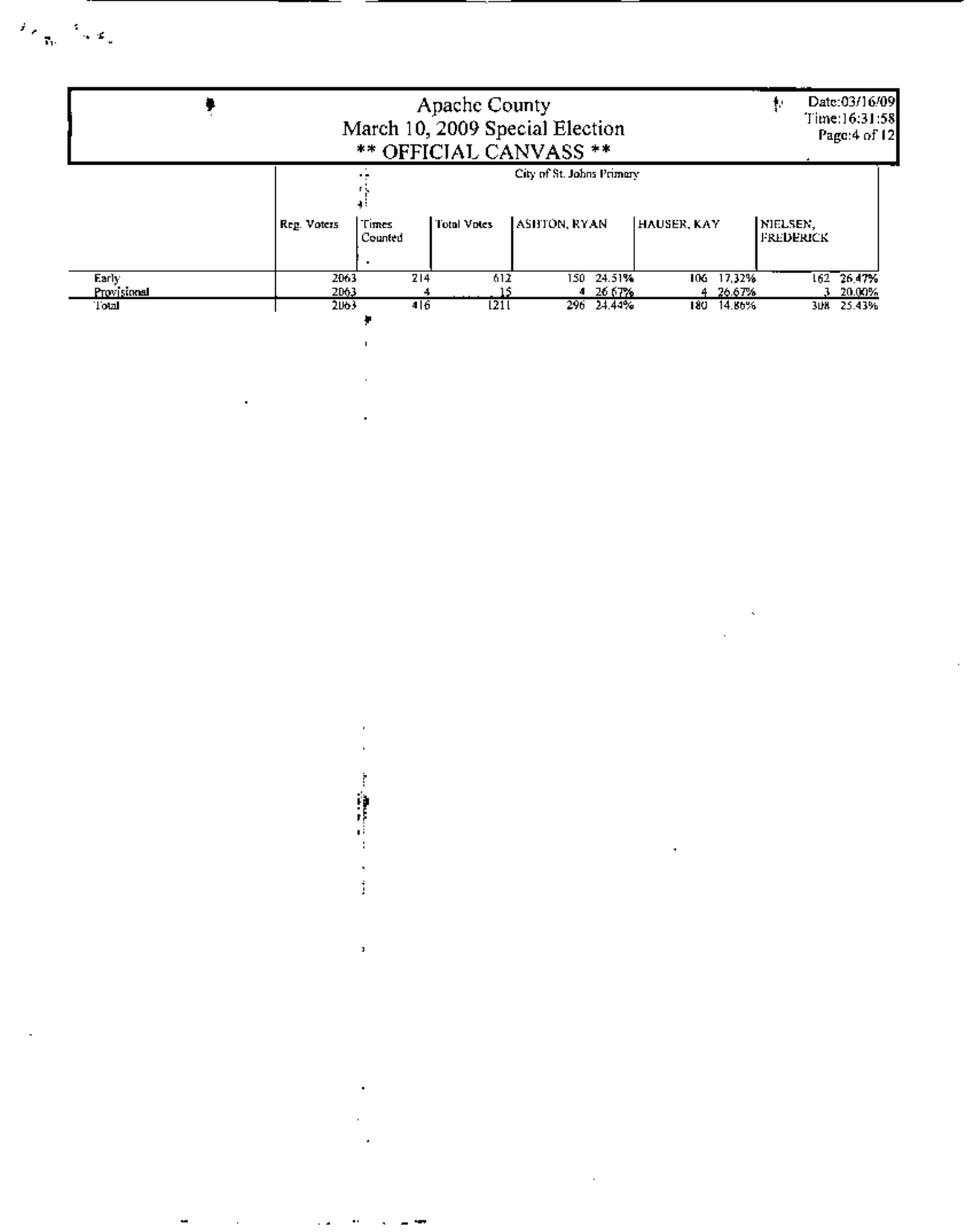|                                     | ţ.<br>Apache County<br>Ч<br>March 10, 2009 Special Election<br>** OFFICIAL CANVASS ** |                        |                           |                         |                |                |    |  |  |
|-------------------------------------|---------------------------------------------------------------------------------------|------------------------|---------------------------|-------------------------|----------------|----------------|----|--|--|
|                                     |                                                                                       |                        | City of St. Johns Primary |                         |                |                |    |  |  |
|                                     |                                                                                       |                        |                           |                         |                |                |    |  |  |
|                                     |                                                                                       |                        |                           |                         |                |                |    |  |  |
|                                     | <b>OVERSON JR., ROSS   HANCOCK, PETE</b><br>W,                                        |                        |                           |                         | Write-In Votes |                |    |  |  |
|                                     |                                                                                       |                        |                           |                         |                |                |    |  |  |
| Jurisdiction Wide                   |                                                                                       |                        |                           |                         |                |                |    |  |  |
| 12 - Coronado .61 - St. Johns       |                                                                                       |                        |                           |                         |                |                |    |  |  |
| <b>Polling</b><br>Early             |                                                                                       | 73 12.50%<br>99 16.18% |                           | 154 26.37%<br>77 12 58% | 2<br>18        | 0.34%<br>2.94% |    |  |  |
| Provisional                         |                                                                                       | 6.67%                  |                           | 3 20 00%                | Ð              | 0.00%          |    |  |  |
| Total<br>19 - Ft. Defiance          | 173                                                                                   | 14.29%                 |                           | 234 19.32%              | 20.            | 1.65%          |    |  |  |
| <b>Polling</b>                      |                                                                                       |                        |                           |                         |                |                |    |  |  |
| Early:                              |                                                                                       |                        |                           |                         |                |                |    |  |  |
| Provisional<br>Total                |                                                                                       |                        |                           |                         |                |                |    |  |  |
| 27 - Houck                          |                                                                                       | ا ہے                   |                           |                         |                |                |    |  |  |
| <b>Polling</b><br>Early             |                                                                                       | Πř                     |                           |                         |                |                |    |  |  |
| Provisional                         |                                                                                       |                        |                           |                         |                |                |    |  |  |
| Total<br>29 - Kinlichee             |                                                                                       |                        |                           |                         |                |                | ۰, |  |  |
| Polling                             |                                                                                       |                        |                           |                         |                |                |    |  |  |
| Early                               |                                                                                       |                        |                           |                         |                |                |    |  |  |
| Provisional<br>Total                |                                                                                       |                        |                           |                         |                |                |    |  |  |
| 31 - Klagetoh                       | ۰,                                                                                    |                        |                           |                         |                |                |    |  |  |
| Polling                             |                                                                                       |                        |                           |                         |                |                |    |  |  |
| Early<br>Provisional                |                                                                                       |                        |                           |                         |                |                |    |  |  |
| Total                               |                                                                                       |                        |                           |                         |                |                |    |  |  |
| 35 - Lupion                         |                                                                                       |                        |                           |                         |                |                |    |  |  |
| <b>Polling</b><br>Early:            |                                                                                       |                        |                           |                         |                |                |    |  |  |
| Provisional                         |                                                                                       |                        |                           |                         |                |                |    |  |  |
| Total<br>46 - Oak Springs           |                                                                                       |                        |                           |                         |                |                |    |  |  |
| Polling                             |                                                                                       |                        |                           |                         |                |                |    |  |  |
| Early                               |                                                                                       |                        |                           |                         |                |                |    |  |  |
| Provisional<br>Total                | ۰                                                                                     |                        |                           |                         |                |                |    |  |  |
| 48 - Puerco East 49 - Puerco West   |                                                                                       |                        |                           |                         |                |                |    |  |  |
| Polling                             |                                                                                       |                        |                           |                         |                |                |    |  |  |
| Early<br><b>Provisional</b>         | $\blacksquare$                                                                        | $\blacksquare$         |                           | ٠.                      |                |                |    |  |  |
| Total                               | ÷, e                                                                                  |                        |                           |                         |                |                |    |  |  |
| 65 - 51. Michaels<br><b>Polling</b> | - 2                                                                                   |                        |                           |                         |                |                |    |  |  |
| Early.                              |                                                                                       |                        |                           |                         |                |                |    |  |  |
| Provisional                         |                                                                                       |                        |                           |                         |                |                |    |  |  |
| Total<br>67 - Sawmill               | $\blacksquare$                                                                        |                        |                           |                         |                |                |    |  |  |
| Polling                             |                                                                                       |                        |                           |                         |                |                |    |  |  |
| Early<br>Provisional                |                                                                                       |                        |                           |                         |                |                |    |  |  |
| Total                               | ٠                                                                                     |                        |                           |                         |                |                |    |  |  |
| 86 - Wide Ruins                     |                                                                                       |                        |                           |                         |                |                |    |  |  |
| Polling<br>Farly                    |                                                                                       |                        |                           |                         |                |                |    |  |  |
| Provisional                         |                                                                                       |                        |                           |                         |                |                |    |  |  |
| Total<br>88 - Window Rock           | ٠                                                                                     |                        |                           |                         |                |                |    |  |  |
| Polling                             | ÷,                                                                                    |                        |                           |                         |                |                |    |  |  |
| Farly                               |                                                                                       |                        |                           |                         |                |                |    |  |  |
| Provisional<br>Total                | ٠.                                                                                    |                        |                           |                         |                |                |    |  |  |
| Total                               |                                                                                       |                        |                           |                         |                |                |    |  |  |
| Polling                             |                                                                                       | 73 12.50%              |                           | 154 26.37%              |                | $2 - 0.34%$    |    |  |  |

Щ.  $\overline{a}$ 

 $\frac{1}{4}$ 

Π

÷,

 $\mathcal{F}^{\lambda}(\tau_{\mathbf{p}})$  ,  $\mathcal{F}_{\mathbf{p}}$ 

 $\cdot$ 

 $\alpha$  $\mathcal{L}_{\mathcal{A}}$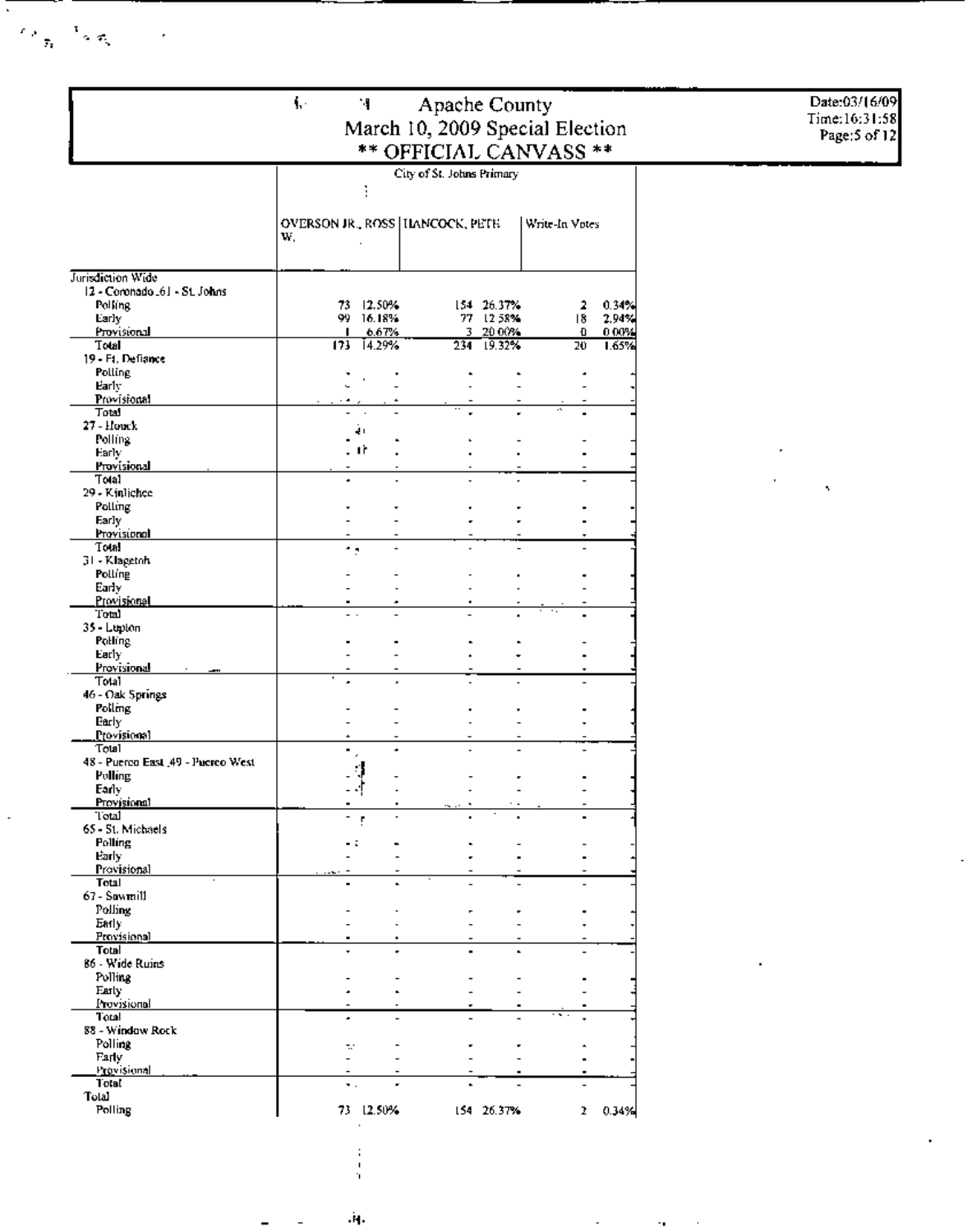| ۰                    | Apache County<br>March 10, 2009 Special Election<br>** OFFICIAL CANVASS **                        |  |  |  |  |  |  |  |
|----------------------|---------------------------------------------------------------------------------------------------|--|--|--|--|--|--|--|
|                      | City of St. Johns Primary<br>$\cdot$<br>OVERSON JR., ROSS HANCOCK, PETE<br>l Write-In-Votes<br>W. |  |  |  |  |  |  |  |
| Early                | 99.<br>16.18%<br>77 12,58%<br>2.94%                                                               |  |  |  |  |  |  |  |
| Provisional<br>Total | 667%<br>0.00%<br>20,00%<br>14.29%<br>23<br>20<br>-65%<br>234 19.32%                               |  |  |  |  |  |  |  |

 $\mathcal{L}(\mathcal{L}(\mathcal{L}))$  and  $\mathcal{L}(\mathcal{L}(\mathcal{L}))$  and  $\mathcal{L}(\mathcal{L}(\mathcal{L}))$  . Then

 $\label{eq:2.1} \mathcal{F}(\mathcal{F}) = \mathcal{F}(\mathcal{F}) \mathcal{F}(\mathcal{F}) = \mathcal{F}(\mathcal{F})$ 

 $\mathcal{L}(\mathcal{L}(\mathcal{L}(\mathcal{L}(\mathcal{L}(\mathcal{L}(\mathcal{L}(\mathcal{L}(\mathcal{L}(\mathcal{L}(\mathcal{L}(\mathcal{L}(\mathcal{L}(\mathcal{L}(\mathcal{L}(\mathcal{L}(\mathcal{L}(\mathcal{L}(\mathcal{L}(\mathcal{L}(\mathcal{L}(\mathcal{L}(\mathcal{L}(\mathcal{L}(\mathcal{L}(\mathcal{L}(\mathcal{L}(\mathcal{L}(\mathcal{L}(\mathcal{L}(\mathcal{L}(\mathcal{L}(\mathcal{L}(\mathcal{L}(\mathcal{L}(\mathcal{L}(\mathcal{$ 

 $\label{eq:2.1} \frac{1}{\sqrt{2}}\int_{\mathbb{R}^3}\frac{1}{\sqrt{2}}\left(\frac{1}{\sqrt{2}}\right)^2\left(\frac{1}{\sqrt{2}}\right)^2\left(\frac{1}{\sqrt{2}}\right)^2\left(\frac{1}{\sqrt{2}}\right)^2\left(\frac{1}{\sqrt{2}}\right)^2\left(\frac{1}{\sqrt{2}}\right)^2.$ 

 $\label{eq:2.1} \mathcal{L}(\mathcal{L}(\mathcal{L}^{\mathcal{L}})) = \mathcal{L}(\mathcal{L}^{\mathcal{L}}(\mathcal{L}^{\mathcal{L}})) = \mathcal{L}(\mathcal{L}^{\mathcal{L}}(\mathcal{L}^{\mathcal{L}})) = \mathcal{L}(\mathcal{L}^{\mathcal{L}}(\mathcal{L}^{\mathcal{L}}))$ 

 $\label{eq:2.1} \frac{1}{\sqrt{2}}\int_{\mathbb{R}^3}\frac{1}{\sqrt{2}}\left(\frac{1}{\sqrt{2}}\right)^2\frac{1}{\sqrt{2}}\left(\frac{1}{\sqrt{2}}\right)^2\frac{1}{\sqrt{2}}\left(\frac{1}{\sqrt{2}}\right)^2.$ 

 $\widehat{\gamma}_{\mathcal{T}_1} \stackrel{\pi}{\rightarrow} \widehat{\kappa}_{\mathcal{T}_1}$ 

Ŷ,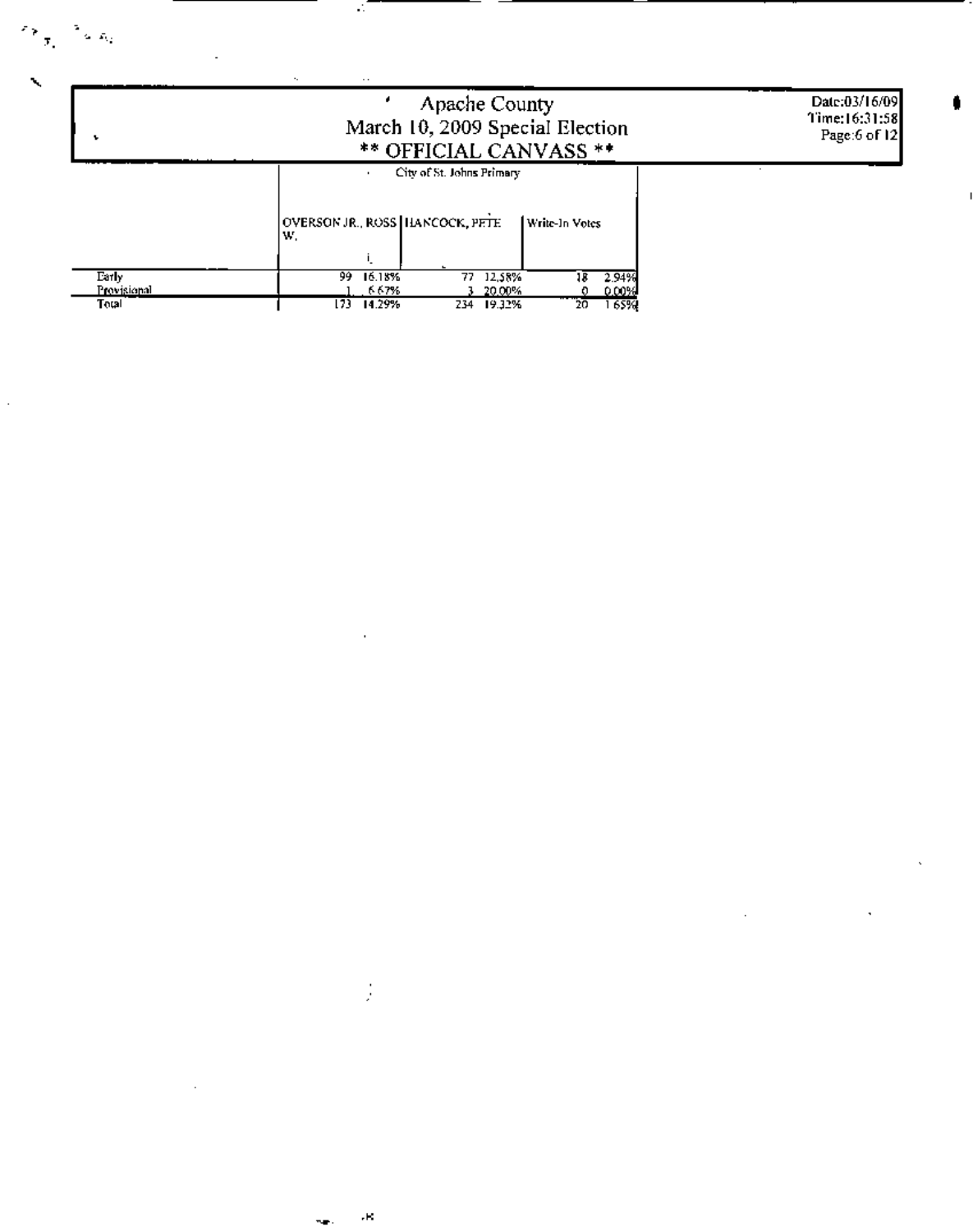| v                                 | Apache County<br>March 10, 2009 Special Election<br>** OFFICIAL CANVASS ** |                       |                                            |                           |           |                            |                          |            |               |  |  |
|-----------------------------------|----------------------------------------------------------------------------|-----------------------|--------------------------------------------|---------------------------|-----------|----------------------------|--------------------------|------------|---------------|--|--|
|                                   |                                                                            |                       |                                            | Puerco Valley Fire        |           | $\pmb{\sigma}$             |                          | ٠          |               |  |  |
|                                   |                                                                            | ÷                     |                                            |                           |           |                            |                          |            |               |  |  |
|                                   | Reg. Voters                                                                | ï<br>Times<br>Counted | Total Votes                                | <b>BEASLEY, PAUL</b>      |           | BURKEWITZ,<br><b>JAMES</b> |                          | ICKES, REX |               |  |  |
| Jurisdiction Wide                 |                                                                            |                       |                                            |                           |           |                            |                          |            |               |  |  |
| 12 - Coronado 61 - St. Johns      |                                                                            |                       |                                            |                           |           |                            |                          |            |               |  |  |
| Polling                           |                                                                            |                       |                                            |                           |           |                            |                          |            |               |  |  |
| Early<br>Provisional              |                                                                            |                       |                                            |                           |           |                            |                          |            |               |  |  |
| loui                              |                                                                            | $\sim$ .              |                                            |                           |           |                            |                          |            |               |  |  |
| 19 - Ft. Defiance                 |                                                                            |                       |                                            |                           |           |                            |                          |            |               |  |  |
| Polling<br><b>Carly</b>           |                                                                            |                       |                                            |                           |           |                            |                          |            |               |  |  |
| Provisional                       |                                                                            |                       |                                            |                           |           |                            |                          |            |               |  |  |
| Total                             |                                                                            |                       |                                            |                           |           |                            |                          |            |               |  |  |
| 27 - Houck                        | 909                                                                        | 28                    | 57                                         | L).                       | 22.81%    | 21.                        | 3684%                    | 5          | 877%          |  |  |
| Polling<br>Early:                 | 909                                                                        | 40                    | 89                                         | 20.                       | 22.47%    | 28                         | 31,46%                   | 15         | 1685%         |  |  |
| Provisional                       | 909                                                                        |                       | 0<br>û                                     | Û                         |           | 0                          |                          | ⇧          |               |  |  |
| Total                             | 909                                                                        | 68                    | 146                                        | $33 -$                    | 22.60%    | 49                         | 33 56%                   |            | $20 - 13.70%$ |  |  |
| 29 - Kinlichee<br>Polling         |                                                                            |                       |                                            |                           |           |                            |                          |            |               |  |  |
| Farly                             |                                                                            |                       |                                            |                           |           |                            |                          |            |               |  |  |
| Provisional                       |                                                                            |                       |                                            |                           |           |                            |                          |            |               |  |  |
| Total                             |                                                                            |                       |                                            |                           |           | $\ddot{ }$                 |                          |            |               |  |  |
| 31 - Klagetob<br>Polling          | 66                                                                         |                       | 2<br>4                                     |                           | 2 50 00%  |                            | 25.00%                   | o          | 0.00%         |  |  |
| <b>Farly</b>                      | 66                                                                         |                       | 2<br>4                                     | 1                         | 25 00%    | п                          | 25.00%                   | 2.         | 50.00%        |  |  |
| Provisional                       | 66                                                                         |                       | 0<br>0                                     | 0                         |           | Đ.                         |                          | 0          |               |  |  |
| Total<br>35 - Lupton              | 66                                                                         |                       | 4<br>R                                     | з                         | 37.50%    | 2.                         | 25.00%                   | z.         | 25,00%        |  |  |
| Polling                           | 617                                                                        | 29                    | 70                                         | 23.                       | 32.86%    |                            | 17 24 29%                |            | 15 21.43%     |  |  |
| Farly                             | 617                                                                        | 17                    | 26                                         | 9                         | 34 62%    |                            | 8 30.77%                 |            | 4 15.38%      |  |  |
| Provisional                       | 617                                                                        |                       | 2<br>Ď                                     |                           | 16.67%    | Ι.                         | 16.67%                   |            | 2 33.33%      |  |  |
| Tetal<br>46 - Oak Springs         | 617                                                                        | 48                    | 102                                        | 33.                       | 32.35%    | 26                         | 25.49%                   |            | 21 20,59%     |  |  |
| <b>Polling</b>                    | 76                                                                         |                       | 0<br>0                                     | 0<br>$\ddot{\phantom{a}}$ |           | 0                          | $\overline{\phantom{a}}$ | û          |               |  |  |
| Early                             | 76                                                                         |                       | 3<br>7                                     |                           | 3 42.86%  | o                          | 0.00%                    | 2          | 28.57%        |  |  |
| Provisional<br>Total              | 76<br>76                                                                   |                       | 0<br>0<br>3<br>t                           | o                         |           | Û                          |                          | 0          |               |  |  |
| 48 - Pueron East 49 - Puerco West |                                                                            |                       |                                            | 3.                        | 42,86%    | 0                          | 0.00%                    | 2          | 28.57%        |  |  |
| Polling                           | 1317                                                                       | 28                    | 69                                         |                           | 21 30.43% |                            | 22 31.88%                | - 5        | 725%          |  |  |
| Farly<br>Provisinnal              | 1317                                                                       | 57                    | 142                                        |                           | 41 28.87% |                            | 33 2465%                 |            | 26 1831%      |  |  |
| Total                             | 1317<br>1317                                                               | 85                    | $\overline{0}$<br>٥<br>211                 | 0.                        | 62 29.38% | 0                          |                          | 0.         |               |  |  |
| 65 - St. Michaels                 |                                                                            |                       |                                            |                           |           |                            | $-57 - 27.01%$           |            | $31 - 1469%$  |  |  |
| Polling                           | $\overline{\phantom{a}}$                                                   |                       | $\blacksquare$<br>$\overline{\phantom{a}}$ |                           |           |                            |                          |            |               |  |  |
| Early<br><b>Provisional</b>       |                                                                            |                       |                                            |                           |           |                            |                          |            |               |  |  |
| Total                             | $\overline{a}$                                                             |                       |                                            |                           |           |                            |                          |            |               |  |  |
| 67 - Sawmill                      |                                                                            |                       |                                            |                           |           |                            |                          |            |               |  |  |
| Polling                           |                                                                            |                       | $\blacksquare$                             |                           |           |                            |                          |            |               |  |  |
| Early<br><b>Provisional</b>       |                                                                            |                       | $\overline{\phantom{a}}$                   |                           |           |                            |                          |            |               |  |  |
| Total                             |                                                                            |                       | ÷.,                                        |                           |           |                            |                          |            |               |  |  |
| 86 - Wide Ruins                   |                                                                            |                       |                                            |                           |           |                            |                          |            |               |  |  |
| Polling<br>Early                  | 675                                                                        | 24                    | 58                                         |                           | 18 31.03% |                            | 19 32.76%                |            | 7 12.07%      |  |  |
| Provisional                       | 675<br>675                                                                 | 19<br>۰۵۰             | 42<br>0.<br>$\mathbf 0$                    | o                         | 12 28.57% | Û                          | 16 38,10%                | â          | 19 OS%        |  |  |
| 'l'otal                           | 675                                                                        | 43                    | IOD.                                       | 30.                       | 30.00%    |                            | 35 35.00%                | 0          | 15 15 00%     |  |  |
| 88 - Window Rock                  |                                                                            |                       |                                            |                           |           |                            |                          |            |               |  |  |
| Polling<br>Early.                 |                                                                            |                       | $\overline{a}$<br>$\blacksquare$           |                           |           |                            |                          |            |               |  |  |
| Provisional                       |                                                                            |                       | $\overline{a}$                             |                           |           |                            | $\overline{a}$           |            |               |  |  |
| Total                             |                                                                            |                       |                                            |                           |           |                            |                          |            |               |  |  |
| Total                             |                                                                            |                       |                                            |                           |           |                            |                          |            |               |  |  |
| Polling                           | 3660                                                                       | 111                   | 258                                        |                           | 77 29.84% |                            | 80 31.01%                |            | 32 12.40%     |  |  |

7

 $\Delta \sim 10^4$ 

 $\mathcal{L}_{\mathcal{F}_{\mathfrak{p}_{k}}}(\mathfrak{C}_{\mathfrak{p}_{k}})$ 

ł,

 $\hat{\mathcal{L}}$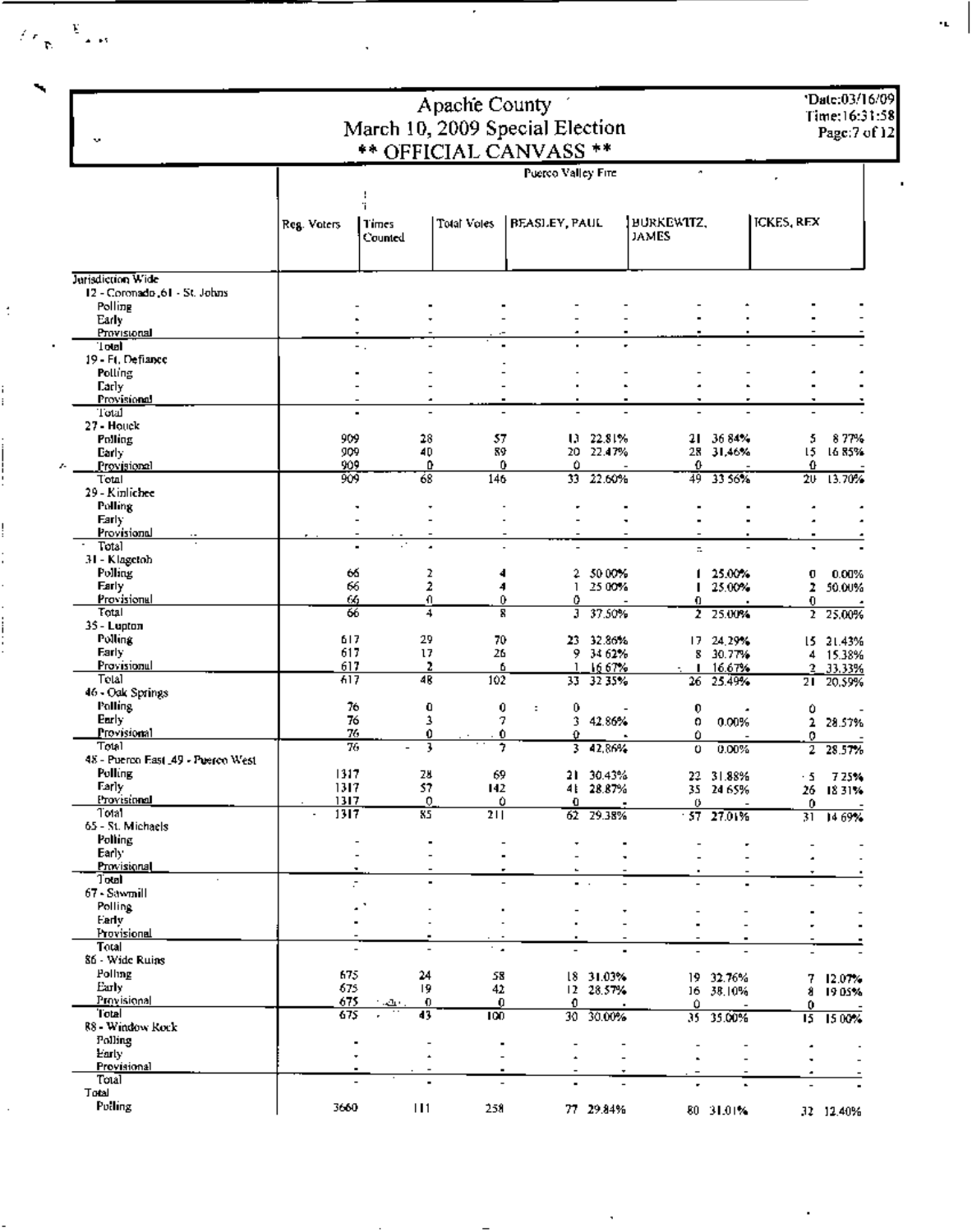| 74 H                 | ٠,                                                                                                                                               |
|----------------------|--------------------------------------------------------------------------------------------------------------------------------------------------|
|                      |                                                                                                                                                  |
|                      | Apache County $\mathbf{\ddot{e}}$<br>Date:03/16/09<br>Time:16:31:58<br>March 10, 2009 Special Election<br>Page:8 of 12<br>** OFFICIAL CANVASS ** |
|                      | Puerco Valley Fire                                                                                                                               |
|                      | Times<br>Reg. Volers<br><b>Total Votes</b><br><b>BEASLEY, PAUL</b><br>DURKEWITZ,<br>ICKES REX<br>Counted<br><b>JAMES</b>                         |
| Early<br>Provisional | 138<br>NG<br>3660<br>86 27.74%<br>R8 28,39%<br>57 18.39%<br>3660<br><u>16.67 A.</u><br>16.67%<br>2 33.33%                                        |
| Total                | 251<br>574<br>164 28 57%<br>3660<br>169<br>29.44%<br>91.<br>15,85%                                                                               |

 $\Delta \omega$  , where  $\omega$  is a set of  $\omega$ 

 $\mathcal{L}(\mathcal{L}^{\mathcal{L}})$  and  $\mathcal{L}^{\mathcal{L}}$  and  $\mathcal{L}^{\mathcal{L}}$  and  $\mathcal{L}^{\mathcal{L}}$ 

 $\label{eq:2.1} \mathcal{L}(\mathcal{L}^{\text{max}}_{\mathcal{L}}(\mathcal{L}^{\text{max}}_{\mathcal{L}})) \leq \mathcal{L}(\mathcal{L}^{\text{max}}_{\mathcal{L}}(\mathcal{L}^{\text{max}}_{\mathcal{L}}))$ 

 $\frac{1}{2} \mathcal{M}_{\mathbf{C}} \left( \mathcal{N}_{\mathbf{C}} \right)$ 

 $\label{eq:2.1} \mathcal{L}_{\text{max}} = \frac{1}{2} \sum_{i=1}^{N} \frac{1}{2} \sum_{i=1}^{N} \frac{1}{2} \sum_{i=1}^{N} \frac{1}{2} \sum_{i=1}^{N} \frac{1}{2} \sum_{i=1}^{N} \frac{1}{2} \sum_{i=1}^{N} \frac{1}{2} \sum_{i=1}^{N} \frac{1}{2} \sum_{i=1}^{N} \frac{1}{2} \sum_{i=1}^{N} \frac{1}{2} \sum_{i=1}^{N} \frac{1}{2} \sum_{i=1}^{N} \frac{1}{2} \sum_{i=$ 

्<br>∲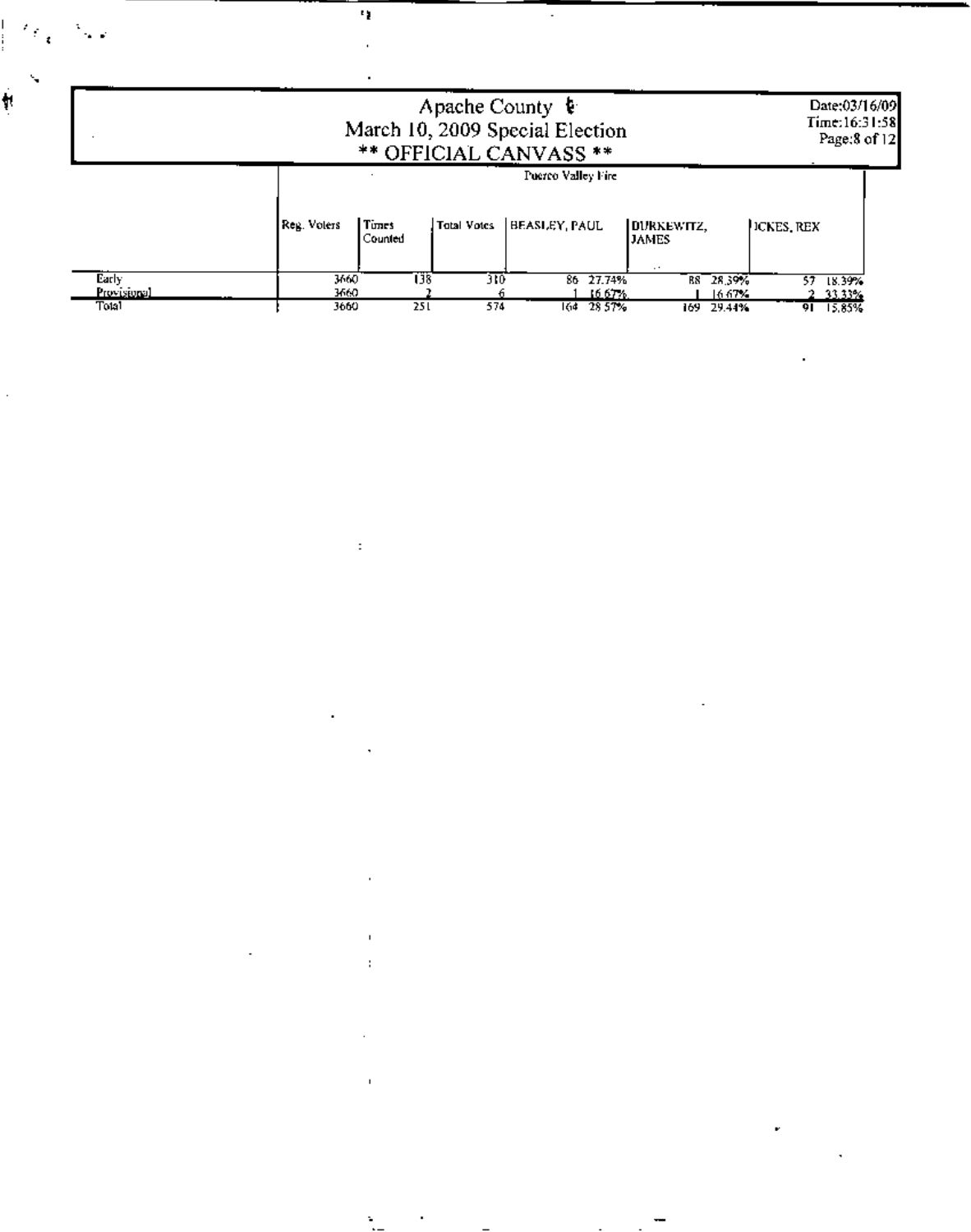|                                            |                                            |                                                      | Apache County  |                                                           | $\frac{1}{2}$ | Date:03/16/09                 |
|--------------------------------------------|--------------------------------------------|------------------------------------------------------|----------------|-----------------------------------------------------------|---------------|-------------------------------|
| ۰.                                         |                                            |                                                      |                | March 10, 2009 Special Election<br>** OFFICIAL CANVASS ** |               | Time:16:31:58<br>Page:9 of 12 |
|                                            |                                            | Puerco Valley Fire                                   |                |                                                           |               |                               |
|                                            |                                            |                                                      |                |                                                           |               |                               |
|                                            |                                            |                                                      |                |                                                           |               |                               |
|                                            | YORK, FRANCES                              | Write-In Votes                                       |                |                                                           |               |                               |
|                                            |                                            |                                                      |                |                                                           |               |                               |
| Jurisdiction Wide                          |                                            |                                                      |                |                                                           |               |                               |
| 12 - Coronado ,61 - St. Johns<br>Polling.  |                                            |                                                      |                |                                                           |               |                               |
| Early<br>Provisional                       |                                            |                                                      |                |                                                           |               |                               |
| Total                                      |                                            | $\overline{\phantom{a}}$                             |                |                                                           |               |                               |
| 19 - Ft. Defiance                          |                                            |                                                      |                |                                                           |               |                               |
| Polling                                    |                                            |                                                      |                |                                                           |               |                               |
| Early<br>Provisional                       |                                            |                                                      |                |                                                           |               |                               |
| Total<br>27 - Houck                        |                                            | $\overline{\phantom{a}}$                             |                |                                                           |               |                               |
| Polling                                    | 18 31.58%                                  | 0                                                    | 0.00%          |                                                           |               |                               |
| Early                                      | 29.21%<br>26.                              | 0                                                    | 0.00%          |                                                           |               |                               |
| Provisional<br>Total                       | û<br>30.14%<br>44                          | 0<br>0                                               | 0.00%          |                                                           |               |                               |
| 29 - Kínlichée                             |                                            |                                                      |                |                                                           |               |                               |
| Polling<br>Eurly                           |                                            |                                                      |                |                                                           |               |                               |
| Provisional                                |                                            |                                                      |                |                                                           |               |                               |
| Total<br>31 - Klagetoh                     | ۰,                                         |                                                      |                |                                                           |               |                               |
| Polling                                    | 25.00%<br>1                                | 0                                                    | 0.00%          |                                                           |               |                               |
| Early<br>Provisional                       | 0.00%<br>0.<br>0.                          | 0<br>0                                               | 0.00%          |                                                           |               |                               |
| Total                                      | 12.50%<br>$\mathbf{1}$                     | o                                                    | 0.00%          |                                                           |               |                               |
| 35 - Luplan<br>Polling                     | 15 21,43%                                  | 0                                                    | 0.00%          |                                                           |               |                               |
| Early                                      | 4 15.38%                                   | ı                                                    | 3.85%          |                                                           |               |                               |
| Provisional<br>Total                       | 33.33%<br>2.<br>21 20:59%                  | 0<br>$\mathbf{I}$                                    | 0.00%<br>0.98% |                                                           |               |                               |
| 46 - Oak Springs                           |                                            |                                                      |                |                                                           |               |                               |
| Polling<br>Early                           | 0.<br>2 28.57%                             | 0<br>0                                               | 0.00%          |                                                           |               |                               |
| Provisional                                | 0.                                         | 0                                                    |                |                                                           |               |                               |
| Total<br>48 - Pueren East 49 - Pueren West | 2 28.57%                                   | 0                                                    | 0.00%          |                                                           |               |                               |
| Polling                                    | 20 28.99%                                  | L                                                    | 1.45%          |                                                           |               |                               |
| Early<br>Provisional                       | 39 27.46%<br>0                             | ı<br>0                                               | 0.70%          |                                                           |               |                               |
| <b>Total</b>                               | 59 27.96%                                  | $\overline{2}$                                       | 0.95%          |                                                           |               |                               |
| 65 - St Michaels                           |                                            |                                                      |                |                                                           |               |                               |
| <b>Polling</b><br>Early                    |                                            |                                                      |                |                                                           |               |                               |
| <b>Provisional</b>                         |                                            | $\overline{\phantom{a}}$                             |                |                                                           |               |                               |
| Total<br>67 - Sawmill                      | $\overline{\phantom{a}}$                   | $\overline{\phantom{a}}$<br>$\overline{\phantom{a}}$ |                |                                                           |               |                               |
| <b>Polling</b>                             |                                            |                                                      |                |                                                           |               |                               |
| Larly:<br>Provisional                      |                                            | $\overline{\phantom{a}}$<br>٠                        |                |                                                           |               |                               |
| Total                                      | $\overline{\phantom{a}}$<br>$\mathbf{r}_1$ | $\overline{\phantom{a}}$<br>$\overline{\phantom{a}}$ |                |                                                           |               |                               |
| 86 - Wide Ruins<br>Polling                 | 14 24.14%                                  | 0                                                    | 0.00%          |                                                           |               |                               |
| <b>Farly</b>                               | 7.14%<br>3                                 | 3                                                    | 7.14%          |                                                           |               |                               |
| Provisional<br>Total                       | Û<br>$\cdot$ .<br>17 17:00%                | 0<br>T                                               | 3.00%          |                                                           |               |                               |
| RS - Window Rock                           |                                            |                                                      |                |                                                           |               |                               |
| Polling                                    |                                            | $\overline{\phantom{a}}$                             |                |                                                           |               |                               |
| Early<br>Provisional                       |                                            |                                                      |                |                                                           |               |                               |
| Total<br>Total                             | ٠<br>art.                                  | $\bullet$<br>٠                                       |                |                                                           |               |                               |
| Polling                                    | 68 26.36%                                  |                                                      | $1 - 0.39%$    |                                                           |               |                               |
|                                            |                                            |                                                      |                |                                                           |               |                               |

 $\sim 10^{-10}$ 

ł,

 $\ddot{\phantom{a}}$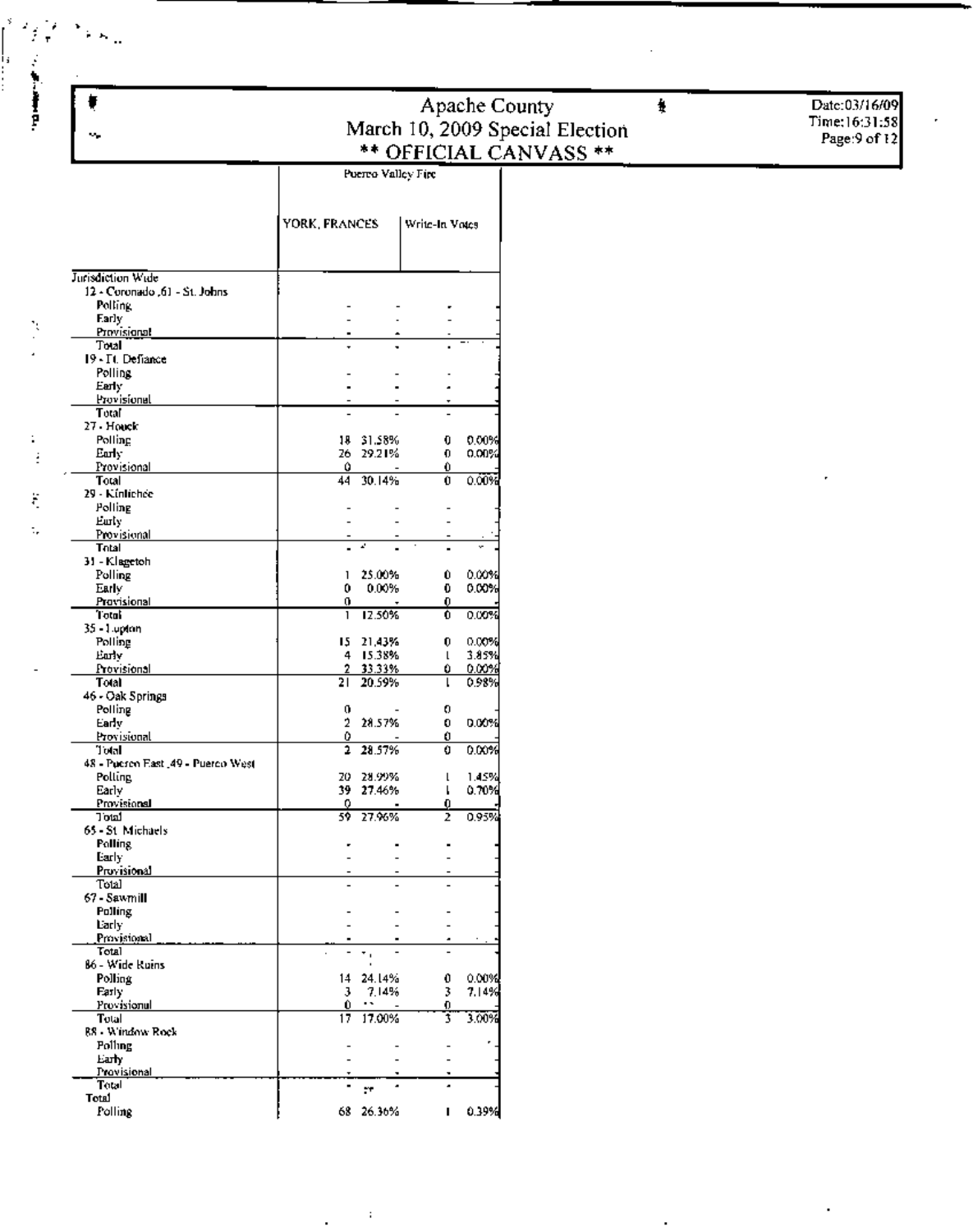$\mathcal{F}_{\mathcal{F}}\frac{\partial \varphi}{\partial t}=\frac{\varphi}{\varphi}$  , , ,

| З.                                   | Apache County<br>March 10, 2009 Special Election<br>** OFFICIAL CANVASS ** | Í. | Date:03/16/09<br>Time:16:31:59<br>Page:10 of 12 |
|--------------------------------------|----------------------------------------------------------------------------|----|-------------------------------------------------|
|                                      | Puerco Valley Fire                                                         |    |                                                 |
|                                      | Write-In-Vutes<br>YORK, FRANCES                                            |    |                                                 |
| <b>Early</b><br>Provisional<br>Total | 74 2387%<br>1,61%<br>33.33%<br>0.00%<br>1.05%<br>25.09%<br>144<br>6.       |    |                                                 |

 $\mathcal{L}(\mathcal{L}^{\text{max}}_{\mathcal{L}}(\mathcal{L}^{\text{max}}_{\mathcal{L}}))$ 

 $\frac{1}{\mathbf{q}}$ 

 $\sim$ 

 $\mathcal{L}^{\text{max}}_{\text{max}}$  and  $\mathcal{L}^{\text{max}}_{\text{max}}$ 

 $\mathcal{L}^{\mathcal{L}}$  and  $\mathcal{L}^{\mathcal{L}}$  and  $\mathcal{L}^{\mathcal{L}}$ 

 $\mathcal{X}$ 

 $\mathbf{a}^{\mathrm{F}}$ 

 $\label{eq:1} \begin{aligned} \mathbf{y} & = \mathbf{y} + \mathbf{y} \mathbf{y} + \mathbf{y} \mathbf{y} + \mathbf{y} \mathbf{y} + \mathbf{y} \mathbf{y} + \mathbf{y} \mathbf{y} + \mathbf{y} \mathbf{y} + \mathbf{y} \mathbf{y} + \mathbf{y} \mathbf{y} + \mathbf{y} \mathbf{y} + \mathbf{y} \mathbf{y} + \mathbf{y} \mathbf{y} + \mathbf{y} \mathbf{y} + \mathbf{y} \mathbf{y} + \mathbf{y} \mathbf{y} + \mathbf{y} \mathbf{y$ 

 $\mathcal{F}^{\mathcal{L}}(\mathcal{E})$  , where  $\mathcal{E}^{\mathcal{L}}(\mathcal{E})$ 

 $\sim 10^{-11}$ 

 $\overline{a}$ 

 $\label{eq:2.1} \mathcal{L}(\mathcal{L}^{\text{max}}_{\mathcal{L}}(\mathcal{L}^{\text{max}}_{\mathcal{L}}(\mathcal{L}^{\text{max}}_{\mathcal{L}}(\mathcal{L}^{\text{max}}_{\mathcal{L}})))$ 

 $\frac{1}{2}$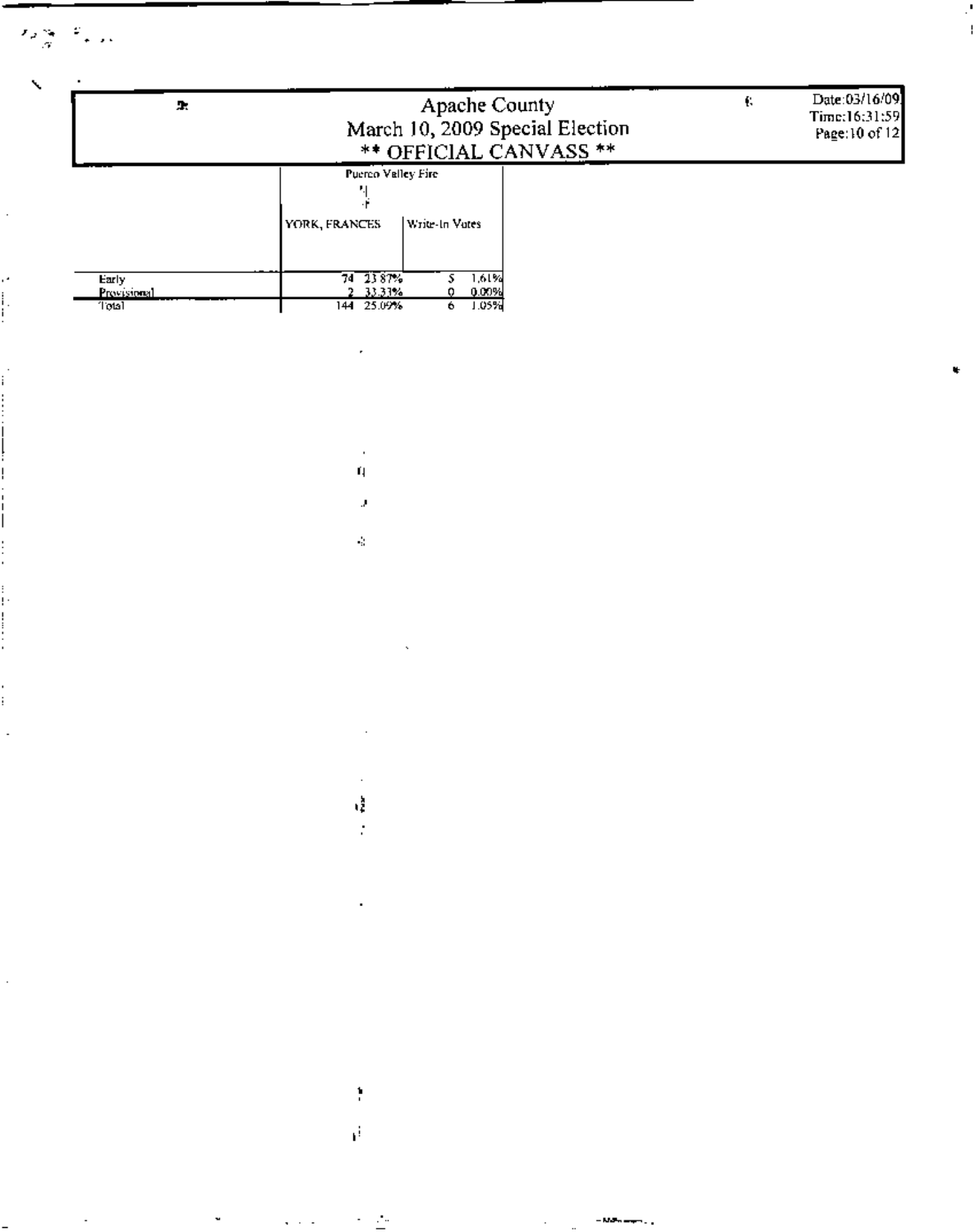$\mathcal{F}(\mathcal{E}) = \mathcal{F}(\mathcal{E})$  .

 $\boldsymbol{\tau}$ 

| ţ                                        |                |              | <b>Apache County</b>             | March 10, 2009 Special Election |                          |                |                    | Date:03/16/09<br>Time:16:31:59<br>Page:11 of 12 |
|------------------------------------------|----------------|--------------|----------------------------------|---------------------------------|--------------------------|----------------|--------------------|-------------------------------------------------|
|                                          |                |              |                                  |                                 |                          |                |                    |                                                 |
|                                          |                |              |                                  | ** OFFICIAL CANVASS **          |                          |                |                    |                                                 |
|                                          |                | Nati         |                                  | Window Rock USD Bond            |                          |                |                    |                                                 |
|                                          |                |              |                                  |                                 |                          |                |                    |                                                 |
|                                          | Reg. Voters    | <b>Jimes</b> | Total Votes                      | BOND APPROVAL,                  |                          | INO.           |                    |                                                 |
|                                          |                | Counted      |                                  | YES.                            |                          |                |                    |                                                 |
|                                          |                |              |                                  |                                 |                          |                |                    |                                                 |
| <b>Jurisdiction Wide</b>                 |                |              |                                  |                                 |                          |                |                    |                                                 |
| 12 - Coronado .61 - St. Johns<br>Polling |                |              |                                  |                                 |                          |                |                    |                                                 |
| Early                                    |                |              |                                  |                                 |                          |                |                    |                                                 |
| Provisional                              |                |              |                                  |                                 |                          |                |                    |                                                 |
| Total<br>19-Ft Defiance                  |                |              |                                  |                                 |                          |                |                    |                                                 |
| Polling.                                 | 2743           | 143          | 143                              |                                 | 142 99 30%               |                | 0.70%              |                                                 |
| Early<br>Provisional                     | 2743<br>2743 1 | 151<br>4     | 149<br>4                         |                                 | 133 89.26%<br>4 100 00%  | 16.<br>0       | 10.74%<br>0.00%    |                                                 |
| Total                                    | 2743           | 298          | 296                              |                                 | 279 94.26%               | 17             | 574%               |                                                 |
| 27 - Houck                               |                |              |                                  |                                 |                          |                |                    |                                                 |
| <b>Polling</b><br>Early                  |                |              |                                  |                                 |                          |                |                    |                                                 |
| Provisional                              |                |              |                                  |                                 |                          |                |                    |                                                 |
| Total<br>29 - Kinhehee                   |                |              |                                  |                                 |                          |                |                    |                                                 |
| Polling                                  | 52             |              | 1                                |                                 | 1 100 00%                | 0              | 0.00%              |                                                 |
| Early                                    | 52             | 4            | 4                                |                                 | 4 100 00%                | 0              | 0.00%              |                                                 |
| Provisional<br>Tutal                     | 52<br>52.      | п<br>s       | п<br>s                           | 0.                              | 5 100.00%                | 0<br>D.        | 0.00%              |                                                 |
| 31 - Klagetoh                            |                |              |                                  |                                 |                          |                |                    |                                                 |
| Polling                                  |                |              |                                  |                                 |                          |                |                    |                                                 |
| Farly<br><b>Provisional</b>              |                |              |                                  |                                 |                          |                |                    |                                                 |
| Total                                    |                | ε.           |                                  |                                 |                          |                |                    |                                                 |
| 35 - Lapton<br>Polling                   |                | Š            |                                  |                                 |                          |                |                    |                                                 |
| Larly.                                   |                |              |                                  |                                 |                          |                |                    |                                                 |
| Provisional                              |                |              |                                  |                                 |                          |                |                    |                                                 |
| Total<br>46 - Oak Springs                |                |              |                                  |                                 |                          |                |                    |                                                 |
| Polling                                  | 393.           | 29           | 29.                              |                                 | 29 100 00%               | o              | 0.00%              |                                                 |
| Early.<br>Provisional                    | 393            | 12           | 12                               |                                 | 12 100.00%               | 0.             | 0.00%              |                                                 |
| Total                                    | 393<br>393     | п<br>42      | п<br>42                          |                                 | $0 - 0.00%$<br>41 97,62% |                | 1 100,00%<br>2.38% |                                                 |
| 48 - Puerco East .49 - Puerco West       |                |              |                                  |                                 |                          |                |                    |                                                 |
| Polling<br>Early.                        |                |              | ٠                                |                                 |                          |                |                    |                                                 |
| Provisional                              |                |              |                                  |                                 |                          |                |                    |                                                 |
| Fotal                                    |                |              |                                  |                                 |                          |                |                    |                                                 |
| 65 - St. Michaels<br>Polling             | 1542           | 51           | 51                               |                                 | 48 94.12%                | 3              | 5,88%              |                                                 |
| Early:                                   | 1542           | 47           | 47                               |                                 | 39 82.98%                |                | 8 17.02%           |                                                 |
| Provisional<br>Total                     | 1542<br>1542   | 0<br>98      | 0<br>98                          | 0.                              |                          | 0              |                    |                                                 |
| 67 - Sawmill                             |                |              |                                  |                                 | 87 88 78%                |                | $11 - 11.22%$      |                                                 |
| Polling                                  | 535            | 32           | 32                               |                                 | 31 96.88%                | ı.             | 3.13%              |                                                 |
| Farly<br>Provisional                     | 535<br>535     | 44<br>7.     | 44<br>7                          |                                 | 43 97.73%<br>7 100.00%   | ţ.<br>0.       | 2.27%<br>0.00%     |                                                 |
| Total                                    | 535            | 83           |                                  | 83. .                           | 81 97.59%                | 2.             | 2.41%              |                                                 |
| 86 - Wide Ruins                          |                |              |                                  |                                 |                          |                |                    |                                                 |
| Polling<br>Fady                          |                |              | L,                               |                                 |                          |                |                    |                                                 |
| Provisional                              |                |              |                                  |                                 |                          |                |                    |                                                 |
| Total<br>88 - Window Rock                |                | . .          |                                  |                                 |                          | $\blacksquare$ |                    |                                                 |
| Polling                                  | 145B           | 63           | 63                               |                                 | 59 93.65%                | 4              | 6.35%              |                                                 |
| Farly                                    | 1458           | 60           | 60                               |                                 | \$\$ 91.67%              | 5              | 8.33%              |                                                 |
| Provisional<br>Total                     | 1458<br>1458   | 2<br>125     | $\mathbf{r}$<br>$\overline{125}$ |                                 | 2 100,00%<br>116 92.80%  | ٥<br>9         | 0.00%              |                                                 |
| Total                                    |                |              |                                  |                                 |                          |                | 7.20%              |                                                 |
| Polling                                  | 6723           | 319          | 319                              |                                 | 310 97,18%               | 9.             | 2.82%              |                                                 |
|                                          |                |              |                                  |                                 |                          |                |                    |                                                 |

 $\cdot$ 

÷,